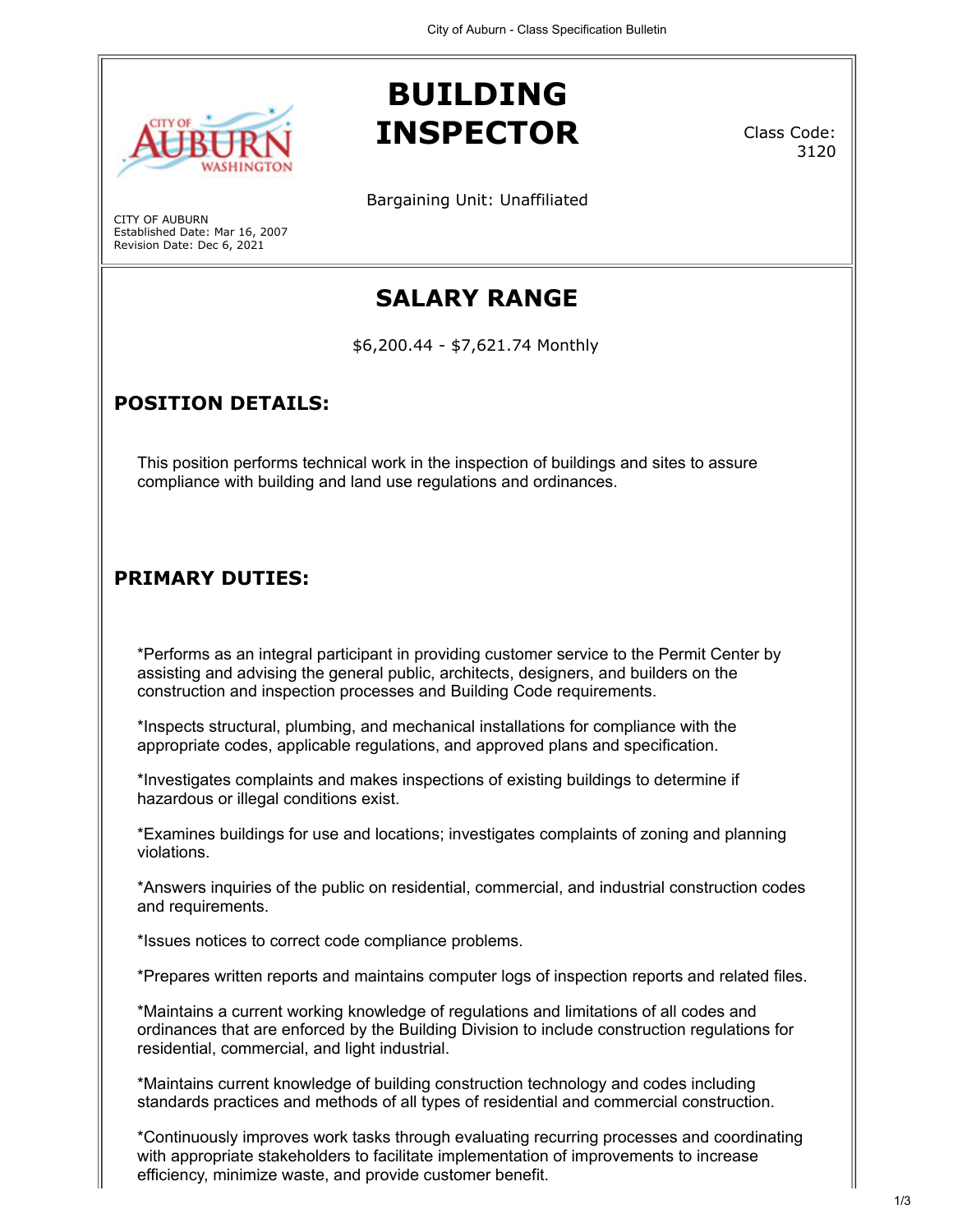\*Enters information into database systems, and performs word processing functions; uses repetitive hand/arm movements in using computer applications.

\*Reads and objectively interprets ordinance requirements and other applicable regulations.

\*Understands construction drawings and construction principles and independently reads and interprets construction plans, blueprints, schematic drawings, and construction specifications in both electronic and paper forms.

\*Communicates effectively with the public, some of whom may show anger or hostile behavior, in a face-to-face setting; deals tactfully and courteously with the coworkers and other City employees, occasionally in difficult customer service situations.

\*Produces written reports and other documents with clearly organized thoughts using proper sentence structure, punctuations and grammar.

\*Independently performs routine work tasks.

\*Regular, reliable, and punctual attendance

\*Due to internal and external customer service needs, the incumbent must be able to work a full-time schedule, onsite (appropriate City worksites).

\*Works effectively under pressure and with frequent interruptions.

\*Completes work and projects in a thorough and timely manner.

\*Understands and follows directions from supervisors, posted work rules, and procedures.

\*Works courteously and effectively with public officials, citizens, contractors, vendors, developers, supervisors, and other employees, both in person and over the telephone; assisting them with a wide variety of information pertaining to City and department.

\*Shows initiative in performing job functions.

\*Performs related duties as required.

\*Periodically is required to staff the Permit Center.

\* = Primary function.

#### **MINIMUM QUALIFICATIONS:**

Two (2) years of college-level course work in building technology, or related field, **AND**

Two (2) years of journey-level experience in general building construction (Experience as a Building Inspector or Plans Examiner in a public agency may substitute for the education and experience on a year-for-year basis);

#### **OR**

a combination of education, training, and experience that indicates the ability to successfully complete the essential elements of the job listed above.

#### **ADDITIONAL INFORMATION:**